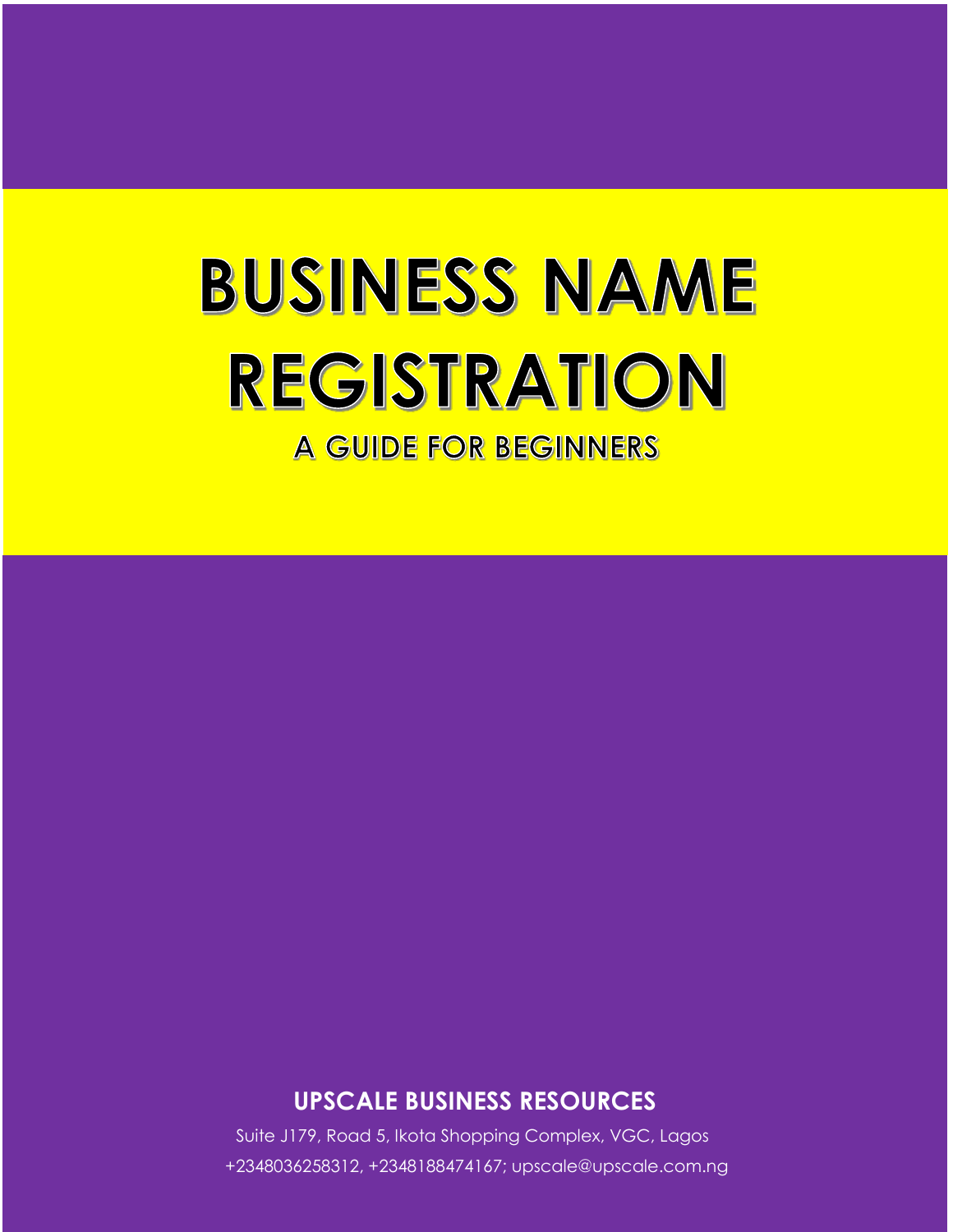# **© Chimezie Onwuama, Upscale Business Resources 2018**

Chimezie Onwuama has asserted his right to be identified as the author of this work and all its derivative works under the Copyrights Act.

All rights reserved. No part of this publication may be reproduced, stored in a retrieval system, or transmitted in any form or by any means, electronic, mechanical, photocopying, recording or otherwise without the prior permission of the copyright owners.

Upscale Business Resources has used its best efforts in collecting and preparing materials for inclusion in this work but cannot warrant that the information herein is complete or accurate, and does not assume, and hereby disclaims, any liability to any person for any loss or damage caused by errors or omissions in this publication whether such errors or omissions result from negligence, accident or any other cause.

This work is intended for use as general reference sources for lawyers and business persons and is not meant to provide legal opinions or advice and is not substitute for advice of counsel.

Please contact the publisher with any queries at the address stated below.

# **Upscale Business Resources**

Suite J179, Road 5, Ikota Business Complex, VGC, Lekki, Lagos

**Email**; upscale@upscale.com.ng

**Web**: www.upscale.com.ng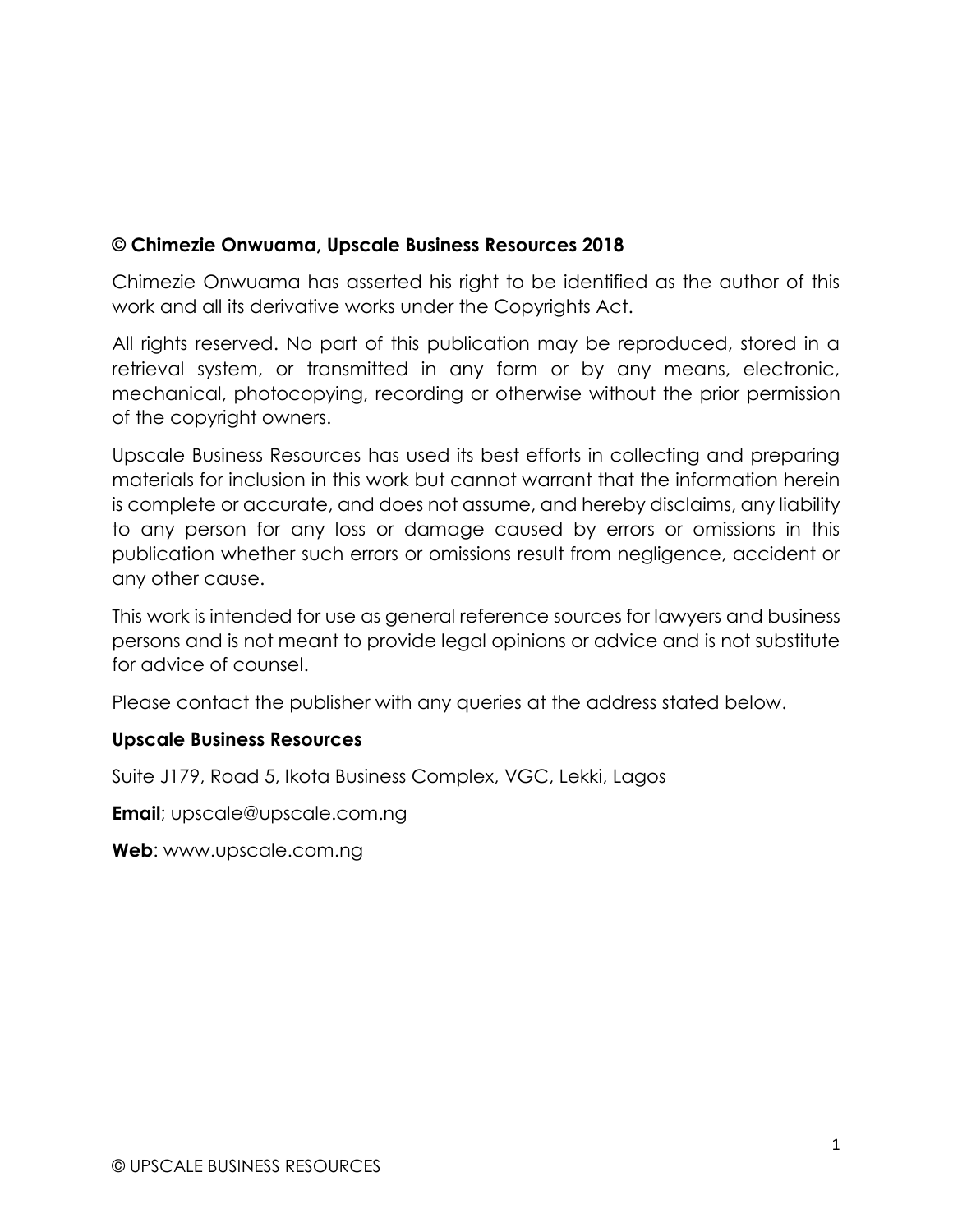# **WHY YOU NEED TO REGISTER YOUR BUSINESS**

Business entities are usually formed and administered by one or more persons in order to engage in business activities. This usually involves the sale of raw materials, manufactured goods or services.

In Nigeria every citizen is free to carry on business as an individual or as a member of a group, subject to any relevant laws. In theory, non-Nigerians are required to obtain a business permit from the minister of internal affairs before establishing or taking over a company or practicing a profession in Nigeria.

Individuals and partners often carry on business under names other than their own names. In order to protect such business from infringement by third parties and also to protect the public from the misleading or fraudulent use of such names, certain business names are required to be registered under the Companies and Allied Matters Act.

A business name may be registered by a single person. However, where more than 20 people desire to form a partnership or carry on business in common, they are required to incorporate a limited liability company. Exceptions to this rule are co-operative societies registered under the provisions of any law and partnerships formed for the purpose of carrying on practice as legal practitioners or as accountants by duly qualified persons.

In reality, the foreign investment drive undertaken by the government has led to the relaxation of several rules, especially in respect of foreign participation in business. As a consequence, foreigners are now permitted to own and manage businesses in Nigeria. However, foreigners are prohibited from participating in certain business areas. This is important to protect the country and its economy.

Most often, business entities such as Registered Business names and Public and Private companies limited by shares are formed to sell a product or a service. For people who wish to engage in charitable, health, sport, or social activities; it is preferable to structure their businesses either as Companies Limited by Guarantee (Ltd/Gte) or as incorporated **Trustees** 

# **WHICH BUSINESS STRUCTURE IS BEST FOR YOU?**

In determining the best business structure for you, we will discuss each structure using the following features of:

- Formalities
- Number of members
- Legal Personality
- Perpetual Succession
- **•** Borrowing Powers and Procedure
- Transferability of Interest
- Management
- Taxation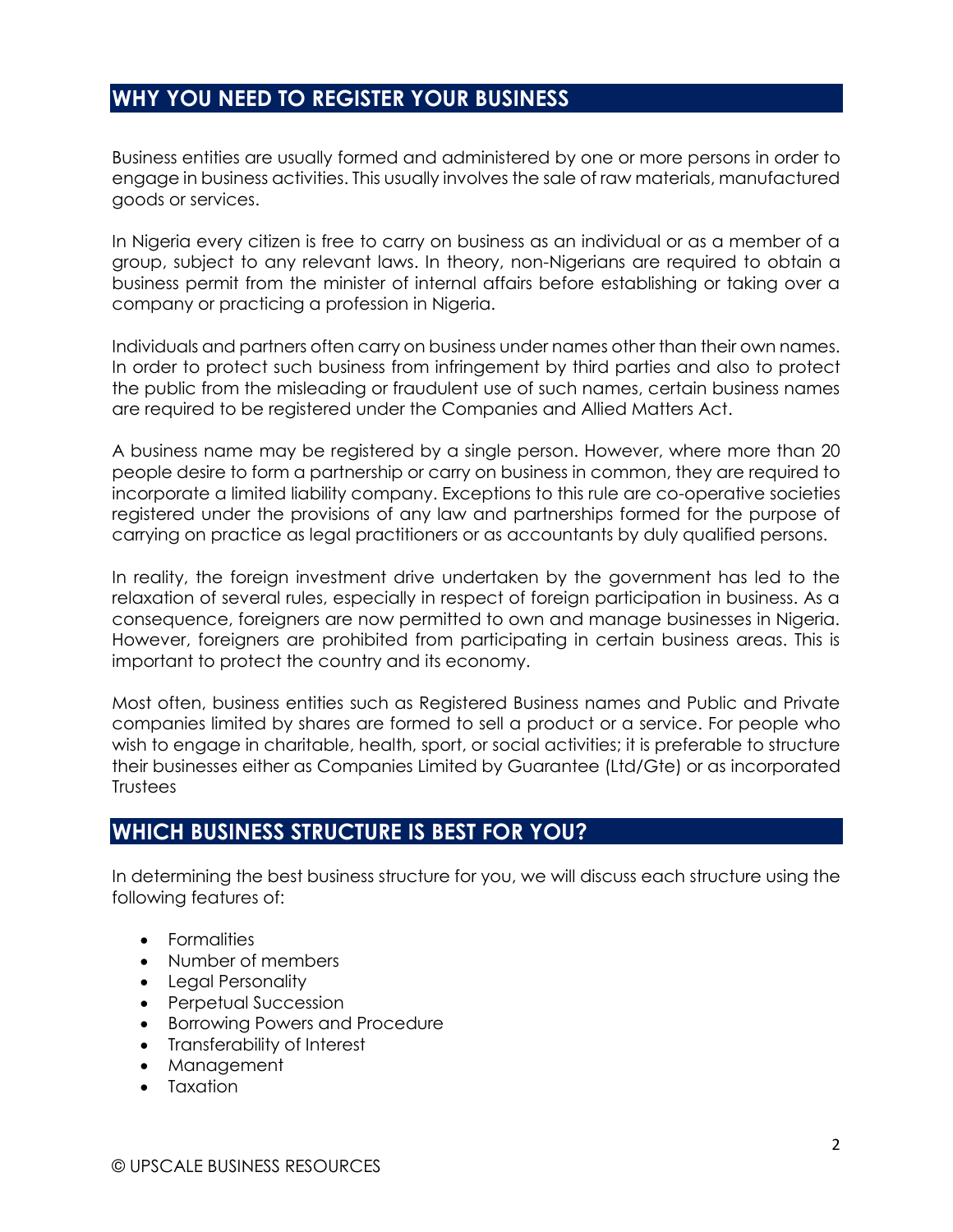#### **Individual Business Name/Sole proprietorship**

This is the oldest and most common form of business in Nigeria. It has the benefits of being the cheapest to register and tax effective to administer, as the owners are not required to pay companies income tax.

Proprietors of a business name or partnership are only required to pay personal income tax for themselves and their staff. They are also obliged to pay state taxes as may be stipulated from time to time.

It is relatively simple for the proprietor of a business name to transfer their interest to third parties. All they have to do is to execute an instrument of transfer of their interest, and file an application with the Corporate Affairs Commission to update the records of the company.

However, the incoming proprietor will also be liable for any debts or obligations undertaken by the initial proprietor. As a consequence, it is essential that the acquirer of the business conducts deep due diligence prior to consummation of the transaction.

#### **When should your business name be registered?**

Section 656 (1) of the CAMA provides that a business name must be registered in the following circumstances:

- In the case of a firm, if the name does not consist of the true surnames of all partners, without any addition other than the true forenames of the individual partner or the initials of such forenames. This means that a firm established by Mr Olamide Olunloyo and Ms Ogeche Okeke and carrying business as Olunloyo & Okeke does not need to be registered. However, if they carry on business as Olunloyo & Okeke Ventures, they are required to register their business name
- In the case of an individual, if the name does not consist of his true surname without any addition other than his true forenames or initials.
- In the case of a corporation, if the name does not consist of its corporate name without any addition. As a result, an individual may carry on business under its trade name e.g Google without registering same as a business name

# **Risk Profile**

The downside of this form of organization is that it lacks assured continuity because the business is deemed dissolved upon the death of the proprietor. This risk may be managed if the business is converted and re-registered as a partnership or a limited liability company. This can be easily done on the company registration portal or by filing the relevant documentation at the closest CAC office.

Another downside of this business structure lies in the fact that there is no limit to the liability the proprietor may incur. Sole proprietorships and partnerships are usually limited to raising external funding by mortgaging the personal assets of the proprietors/partners.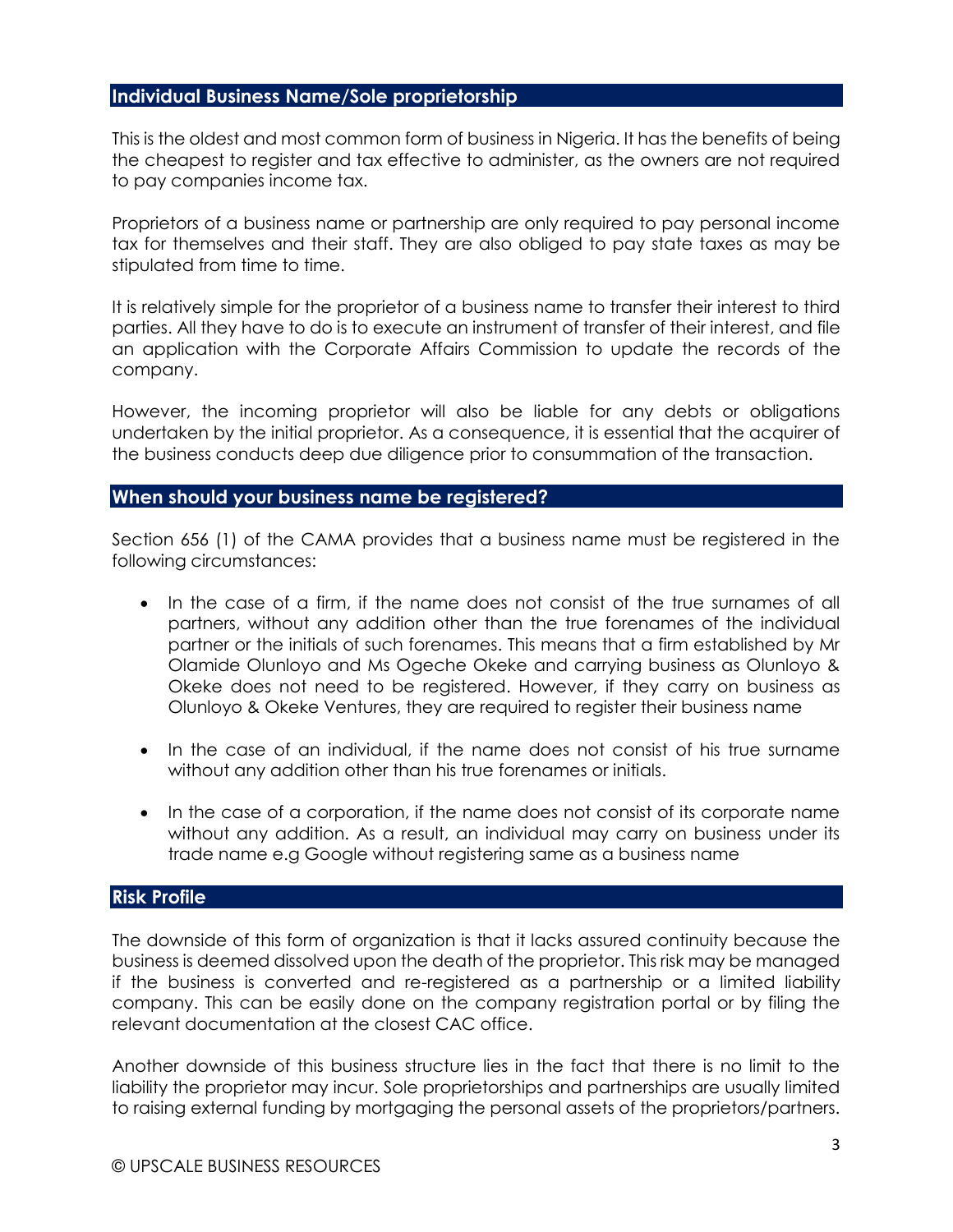Consequently, if the business fails, the proprietor can easily be ruined, as creditors of the business are legally permitted to seize and sell the proprietor's personal assets to satisfy any business debts. There is no separation between the personal assets of the proprietor or his business assets.

This form of organization is ideal for professional service providers with relatively low debt exposure such as lawyers, accountants, surveyors and estate managers. It is also great for owners of micro businesses or traders that need a registered name to open a bank account. However it does not easily attract capital, as many banks are not keen upon providing loans to sole proprietors.

#### **Multiple Proprietors Business Name/Partnership**

A partnership is the relationship which exists between two or more persons carrying on business in common, with a view to profit. A partnership may be registered as a Business name under Part B of the Companies and Allied Matters Act. Partnerships are regulated by the Partnership Act and the Partnership laws of the various states.

The Partnership structure shares most of the strengths and weaknesses of the sole proprietorship, with the exclusion that a partnership registered as a business name may validly carry on business after the exit or death of a partner. This differs from an unregistered partnership, which dissolves upon the death or departure of a partner.

Where more than 20 people desire to form a partnership or carry on business in common, they are required to incorporate a limited liability company. Exceptions to this rule are co-operative societies registered under the provisions of any law and partnerships formed for the purpose of carrying on practice as legal practitioners or as accountants by duly qualified persons.

Where a registrable partnership is not registered, the partnership is illegal and any contract entered into by the defaulters in pursuance of the business is deemed unenforceable.

The liability of partners are generally equal and unlimited, unless an agreement is executed between the parties to limit their respective liabilities or the partnership is registered as a limited liability partnership under the relevant Partnership Law.

The procedure for taxation and transfer of interest in a partnership is similar to the procedure required for a registered business name.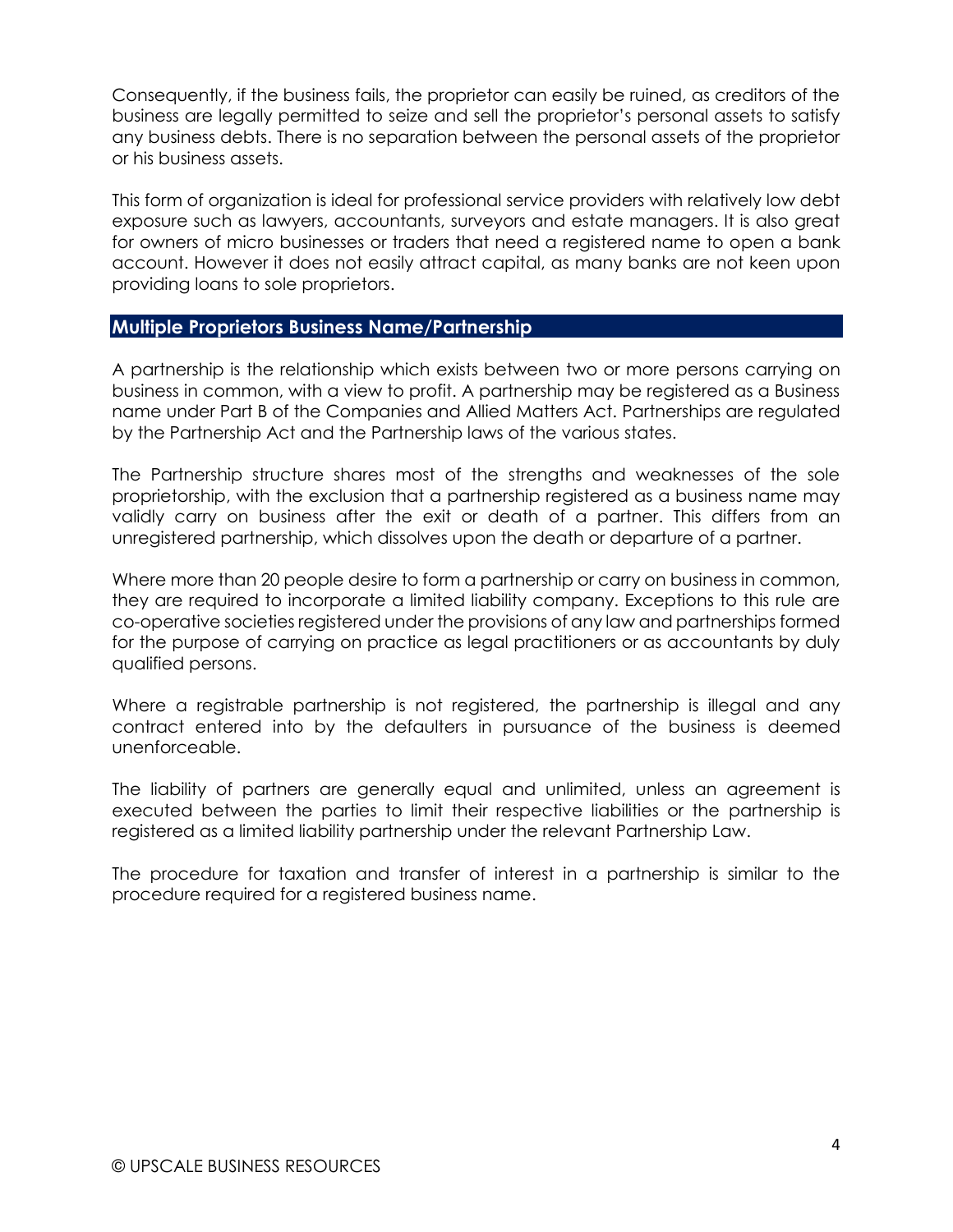# **HOW TO REGISTER A BUSINESS NAME ON THE CORPORATE AFFAIRS COMMISSION PORTAL**

**Step 1**: Select 2 alternative names for the business. These names should be connected to the band identity the company seeks to portray.

**Step 2**: Check if these names are available for registration. This can be easily done by running a public search of the name at **www.publicsearch.cac.gov.ng**. Please note, the fact that a name is available does not mean that CAC would approve the name for registration! Some names may be rejected if in the opinion of the officer concerned, it conflicts with an existing registered name or trademark or if the name may confuse the public as to the object or nature of the business. Unfortunately, their discretion is absolute in these matters, whether they exercise it properly or not.

**Step 3**: Go to www.services.cac.gov.ng and set up an account on the Company Registration Portal. Once this is completed, CAC will forward a username and password to you. This will be used to log into the portal.

**Step 4**: Log into the platform and file a request for reservation of name. Fill in the name and the nature of business. Be careful and cross check to ensure you make no mistakes in typing the name.

**Step 5**: Pay the N500 fee for the search by clicking on the button which will take you to the Remita Payment portal. You can easily pay using your ATM card, e-wallet, or online transfer. Cash payment is no longer permitted on the portal, probably due to logistical issues. Most banks have set up an OTP protocol, whereby a code comes into your phone, which you are to type into the designated box. Once your payment is verified, your application will be submitted and you wait for the report. We advise that you download the CAC receipt, which you will find on the portal and save in a folder on your computer system for easy retrieval at the upload stage.

**Step 5**: The report usually arrives as a PDF attachment in your e-mail box within 24 hours. If it approved, go to the company registrations tab, select 'new registration' and input the availability code in the Notice of Approval to commence your registration.

**Step 6:** Fill the online form with accurate information. Limit the objects and nature of your business to one apiece. This reduces the risk of receiving a query on your application. Once this is completed, pay the prescribed fee using the Remita payment portal. Download your CAC receipt and save in your folder.

**Step 7:** A copy of the duly filled BN 1 form will be made available for download. Sign the form at the designated points and scan a copy of the form. To convert the two pages of the scanned form, which is usually in JPEG or PNG format, into a single pdf document, either use a pdf creator, or copy the documents and paste on a word document, which you then save as pdf. Scan all supporting documents including the ID card and, any qualifying certificates and save into your computer folder.

**Step 8:** Go to the document upload tool for the portal, enter the availability code and click on the recaptcha box. You will then be permitted to upload your documents to the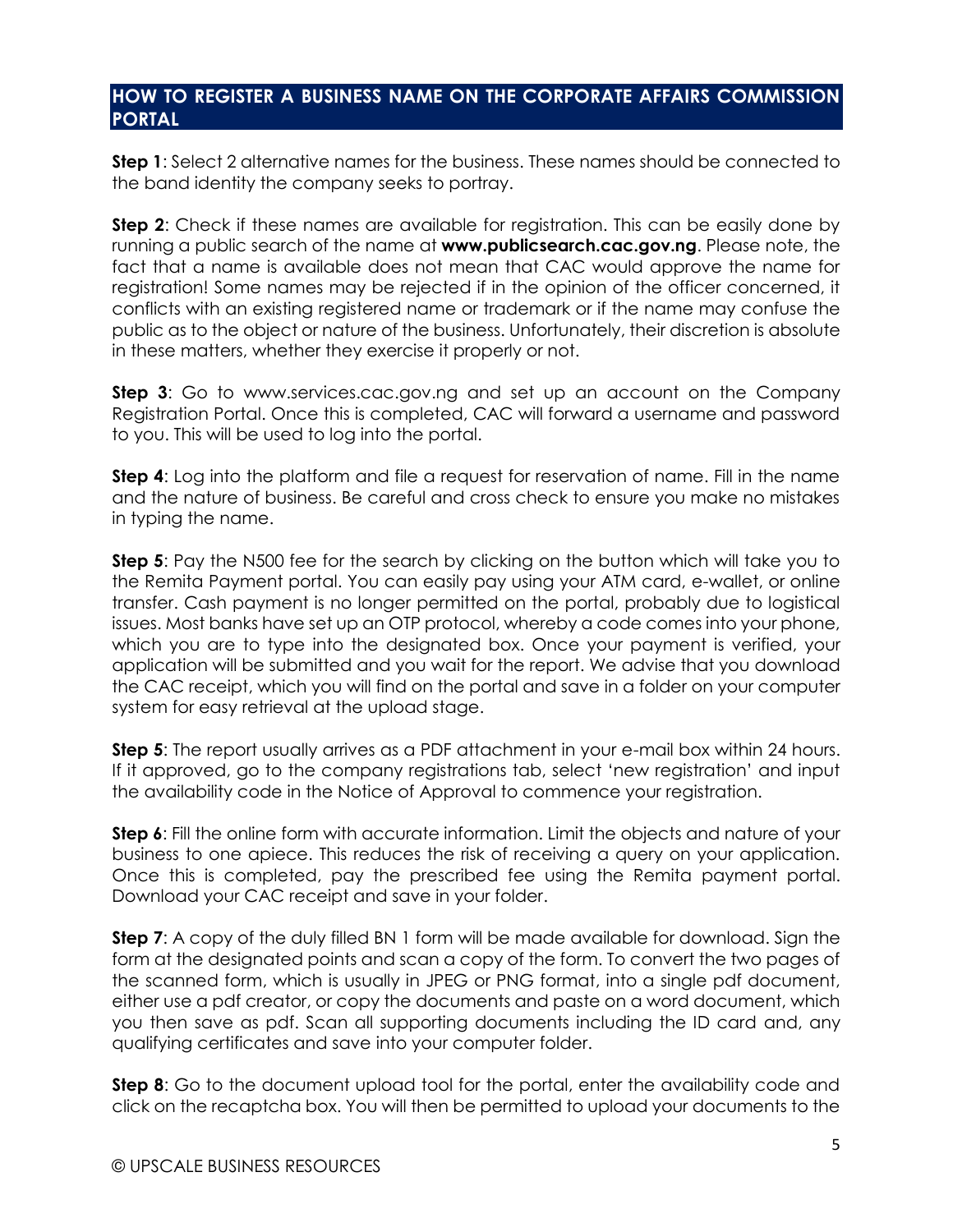portal. Once all your documents are uploaded, click submit and your application will be submitted.

**Step 9:** If your application is approved by CAC, you will receive a notice of approval within 72 hours of filing your application. If it is not approve you will receive a notice of query detailing the issues with the application. Resolve the queries and upload the amended document if necessary.

**Step 10**: After 2 weeks, you can go to your selected CAC office to pick your certificate and other documents. Take along the original form and copies of all other documentation filed in the application.

#### **Restricted Names**

CAC restrict the registration of Business Names that contain any of the following words:

- Federal, National, Regional or State Government or suggest patronage of Federal or State Government, Ministry or Department
- Municipal or Chartered or suggest connection with any municipality or other local authority
- Co-operative or Building Society
- Group or Holding
- any word suggesting temporary business arrangement, e.g. consortium

**Note:** Application for Consent for restricted name will be addressed to the Registrar-General and submitted at the Head office or through any of the State offices.

# **ERRORS BUSINESS OWNERS MAKE**

As at 2007, 3 million companies were deemed dead by CAC and struck off the register of companies based on non-filing of the required returns. I wonder how many companies are still going concerns today.

In treating this topic I shall draw from my experience in law, branding, taxation, and management. At the end of this session, you will know the errors many Nigerian business owners make which have hampered some businesses, while effectively killing many others. I will also outline strategies which can be applied if you want your business to succeed.

# **PICKING THE WRONG NAME**

The wrong choice of name can affect the fortunes of the company.

- Personalised names suggest a one man business, which may limit the growth of the company.
- Restrictive names e.g ABC Pharmaceuticals limit the growth of the company
- Names should be versatile
- Names should be easy to pronounce, remember and brand especially in this era of social media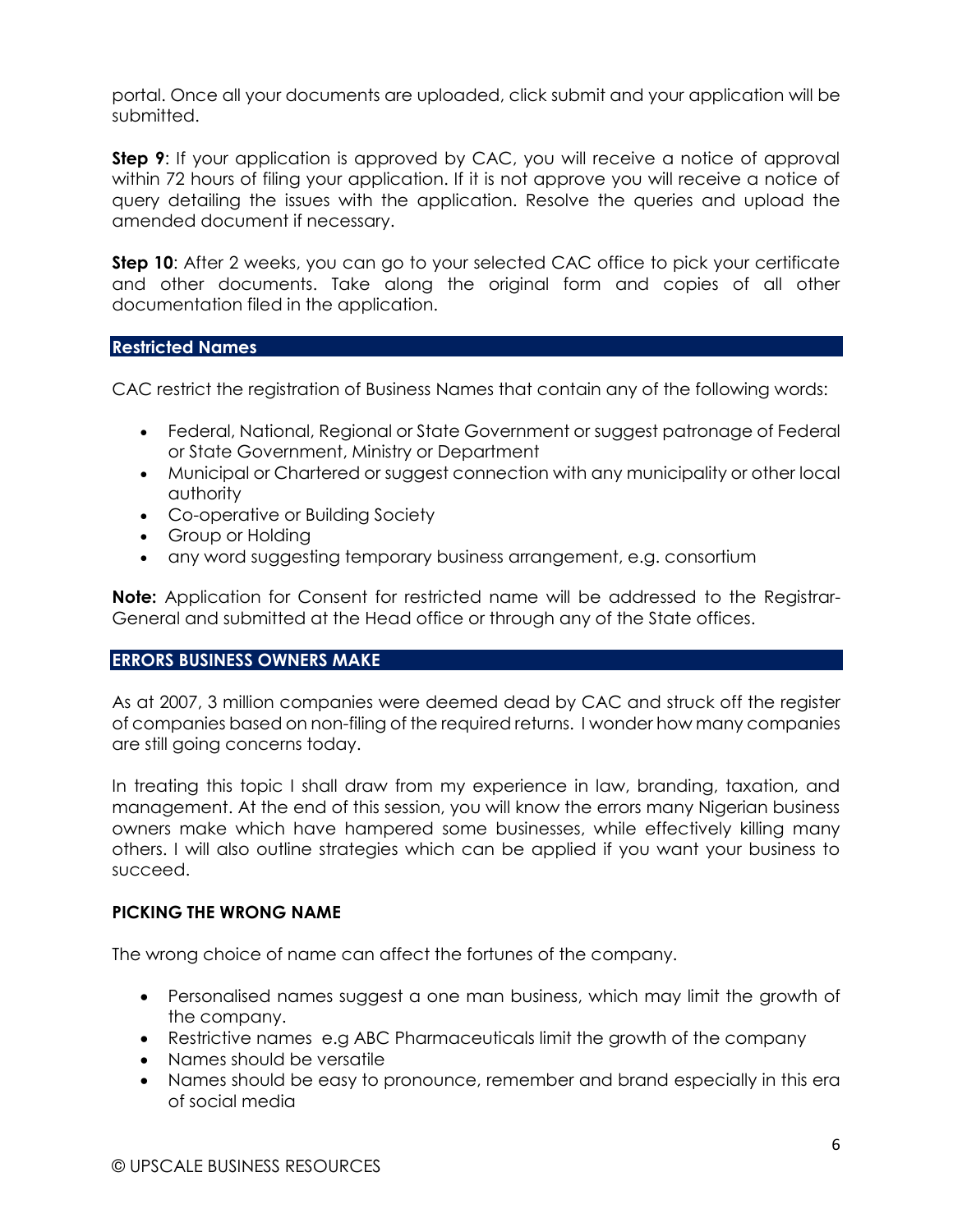# **POOR UNDERSTANDING OF NOMINAL SHARE CAPITAL**

- Nominal Share Capital does not equate to the wealth of the company
- 1 million shares are only useful to the owner if they are paid up
- Lower capital is best to reduce stamp duties payable, unless the risk of the business dictates otherwise.
- Shares may be issued at a premium and savings used to beef up working capital
- Note situations where government sets minimum share capital e.g N25 bn for banks.

# **OFF THE SHELF MEMORANDUM AND ARTICLES**

- Many Company owners have never read their Memorandum & Articles
- Memorandum & Articles should be tailored to the needs and vision of the company
- Memorandum & Articles supercede the CAMA and other legislation

#### **NON EXECUTION OF SHAREHOLDER AGREEMENT**

- Essential for Joint Ventures
- The Shareholders Agreement should capture the basis of the entire relationship.
- The Shareholders Agreement deals with profit sharing, termination, conflicting business, ethics etc. It helps in resolving any disputes.

#### **NO BUSINESS PLAN**

- A written narrative that describes what a new business plans to accomplish.
- For most new ventures, the business plan is a dual-purpose document used both inside and outside the firm.
- Inside the firm, the plan helps the company develop a "road map" to follow in executing its strategies and plans.
- Outside the firm, it introduces potential investors and other stakeholders with the business opportunity the firm is pursuing and how it plans to pursue it.

# **NON FILING OF ANNUAL RETURNS**

- Many company owners don't file annual returns every year for the company.
- ▶ Non filing leads to penalties
- Yearly penalties can accumulate over the years into a tidy sum. 1 Year annual returns = N2,000 Year 2 annual returns = N3,000 per year After 3 years =N 5000 per year

# **NO BOARD OF DIRECTORS**

- Many Companies are run without a functional Board of directors
- Non existence of a Board can scare away potential investors and customers
- A director need not be a shareholder!!!!